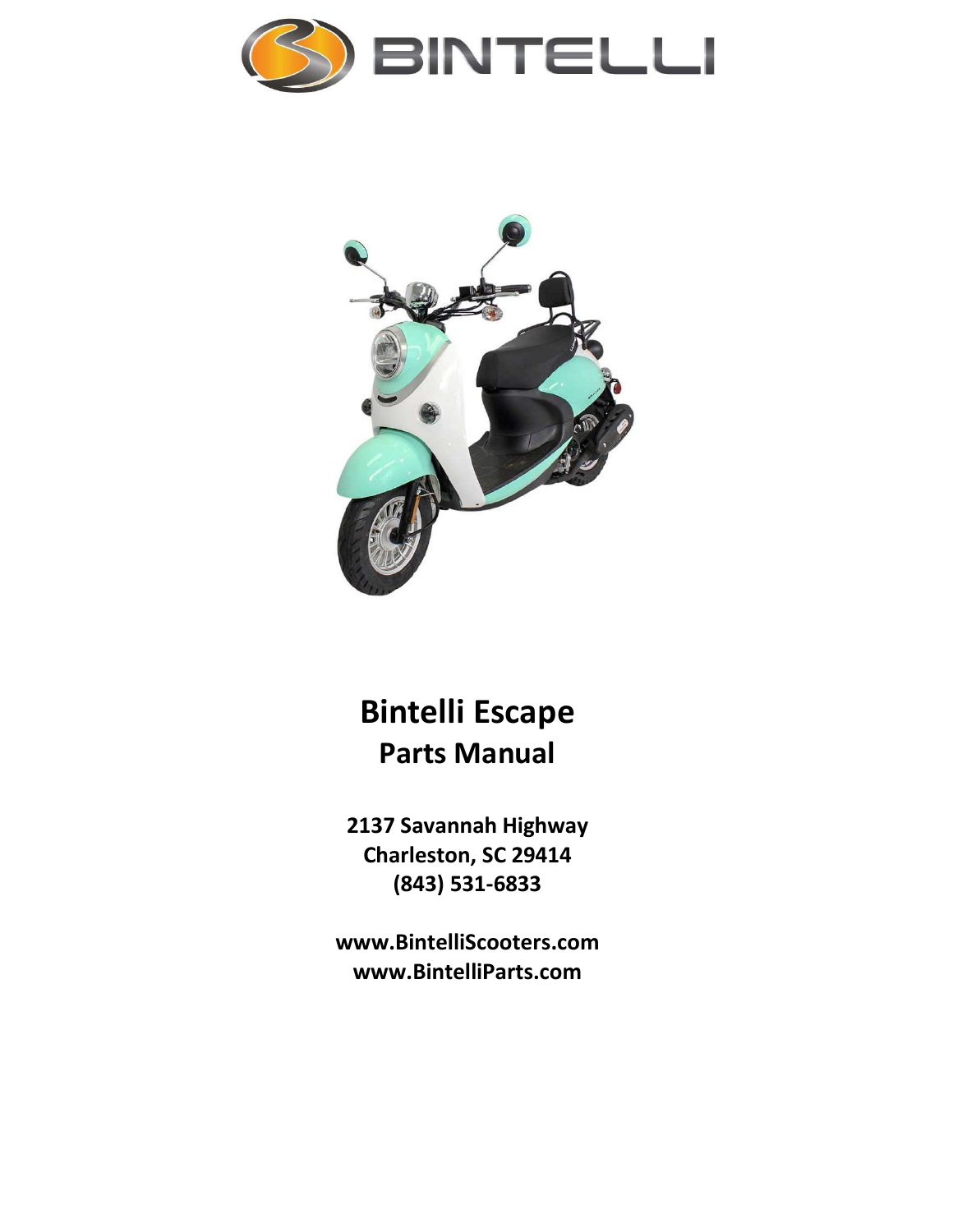## TABLE OF CONTENTS

| <b>PART NAME</b>      | <b>PAGE</b>    |
|-----------------------|----------------|
| <b>PLASTIC PARTS</b>  | $1 - 2$        |
| <b>LIGHTS</b>         | 3              |
| <b>FRAME PARTS</b>    | $4 - 5$        |
| <b>MOVING PARTS</b>   | 6              |
| <b>ELECTRIC PARTS</b> | $\overline{7}$ |
| <b>ENGINE PARTS</b>   | 8              |
| <b>OTHERS</b>         | $9 - 10$       |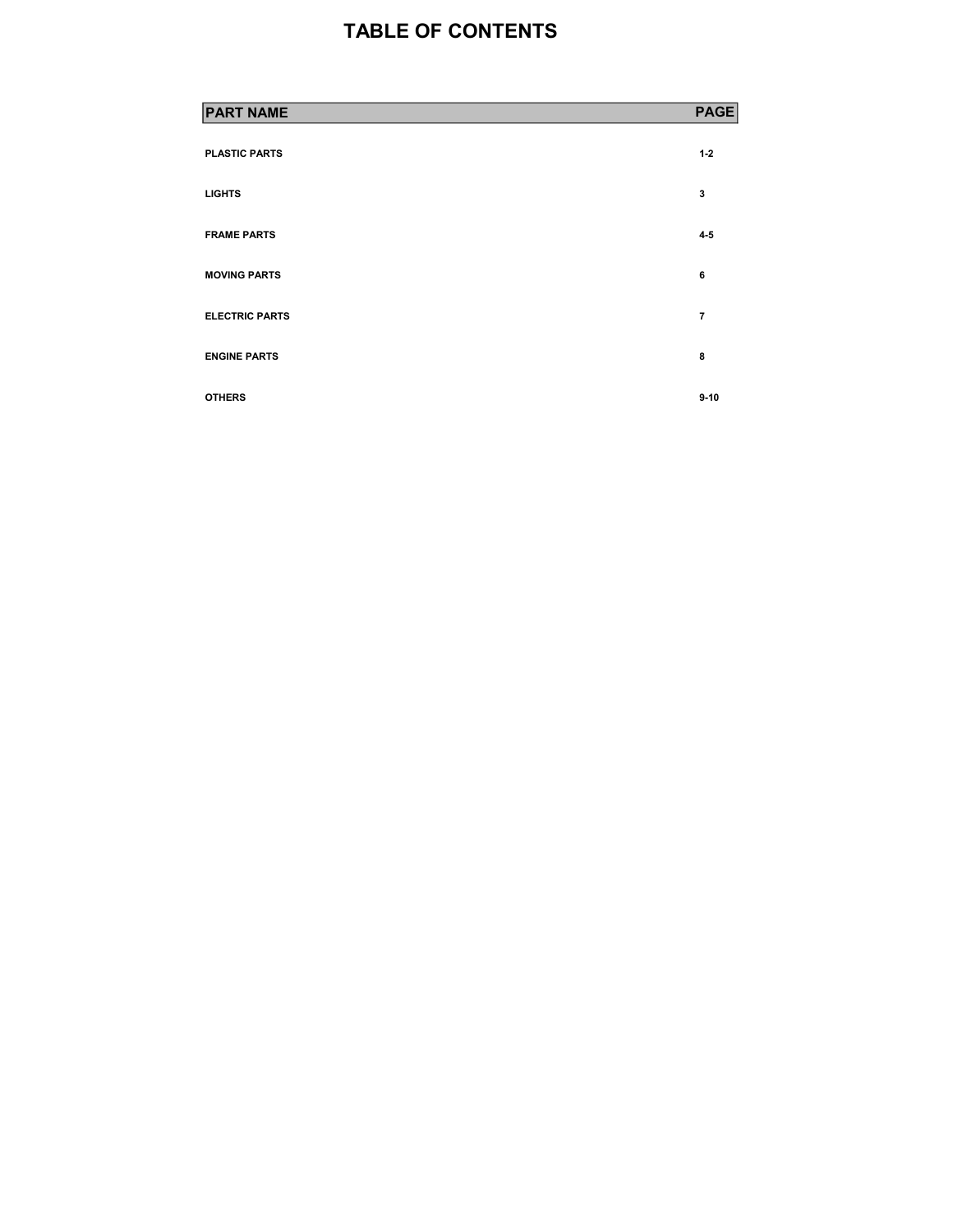## PLASTIC PARTS



|                | <b>ITEM PART NUMBER</b>  | <b>PART NAME / DESCRIPTION</b>     | <b>QTY</b> | <b>UNIT</b> |
|----------------|--------------------------|------------------------------------|------------|-------------|
| 1              | (choose color below)     | <b>Front Cover</b>                 | 1          | <b>PCS</b>  |
|                | KM2018Pollo0001-B        | <b>Front Cover - Blue</b>          |            |             |
|                | <b>KM2018Pollo0001-W</b> | <b>Front Cover - White</b>         |            |             |
| $\overline{2}$ | (choose color below)     | <b>Front Panel</b>                 | 1          | <b>PCS</b>  |
|                | KM2018Pollo0002-B        | <b>Front Panel - Blue</b>          |            |             |
|                | KM2018Pollo0002-M        | <b>Front Panel - Mint</b>          |            |             |
|                | KM2018Pollo0002-O        | Front Panel - Orange               |            |             |
|                | KM2018Pollo0002-W        | <b>Front Panel - White</b>         |            |             |
| 3              | KM2018Pollo0003          | <b>Front Panel Decorative Part</b> | 1          | <b>PCS</b>  |
| 4              | KM2018Pollo0004          | Front Head Light Decorative Part   | 1          | <b>PCS</b>  |
| 5              | (choose color below)     | <b>Left Panel Floor</b>            | 1          | <b>PCS</b>  |
|                | KM2018Pollo0005-B        | Left Panel Floor - Blue            |            |             |
|                | KM2018Pollo0005-M        | <b>Left Panel Floor - Mint</b>     |            |             |
|                | <b>KM2018Pollo0005-O</b> | Left Panel Floor - Orange          |            |             |
|                | <b>KM2018Pollo0005-W</b> | Left Panel Floor - White           |            |             |
| 6              | (choose color below)     | <b>Right Panel Floor</b>           | 1          | <b>PCS</b>  |
|                | KM2018Pollo0006-B        | <b>Right Panel Floor - Blue</b>    |            |             |
|                | <b>KM2018Pollo0006-M</b> | <b>Right Panel Floor - Mint</b>    |            |             |
|                | KM2018Pollo0006-O        | <b>Right Panel Floor - Orange</b>  |            |             |
|                | <b>KM2018Pollo0006-W</b> | <b>Right Panel Floor - White</b>   |            |             |
| $\overline{7}$ | (choose color below)     | <b>Left Body Cover</b>             | 1          | <b>PCS</b>  |
|                | KM2018Pollo0007-B        | Left Body Cover - Blue             |            |             |
|                | KM2018Pollo0007-M        | Left Body Cover - Mint             |            |             |
|                | <b>KM2018Pollo0007-O</b> | Left Body Cover - Orange           |            |             |
|                | <b>KM2018Pollo0007-W</b> | Left Body Cover - White            |            |             |
| 8              | (choose color below)     | <b>Right Body Cover</b>            | 1          | <b>PCS</b>  |
|                | KM2018Pollo0008-B        | <b>Right Body Cover - Blue</b>     |            |             |
|                | KM2018Pollo0008-M        | <b>Right Body Cover - Mint</b>     |            |             |
|                | KM2018Pollo0008-O        | <b>Right Body Cover - Orange</b>   |            |             |
|                | <b>KM2018Pollo0008-W</b> | <b>Right Body Cover - White</b>    |            |             |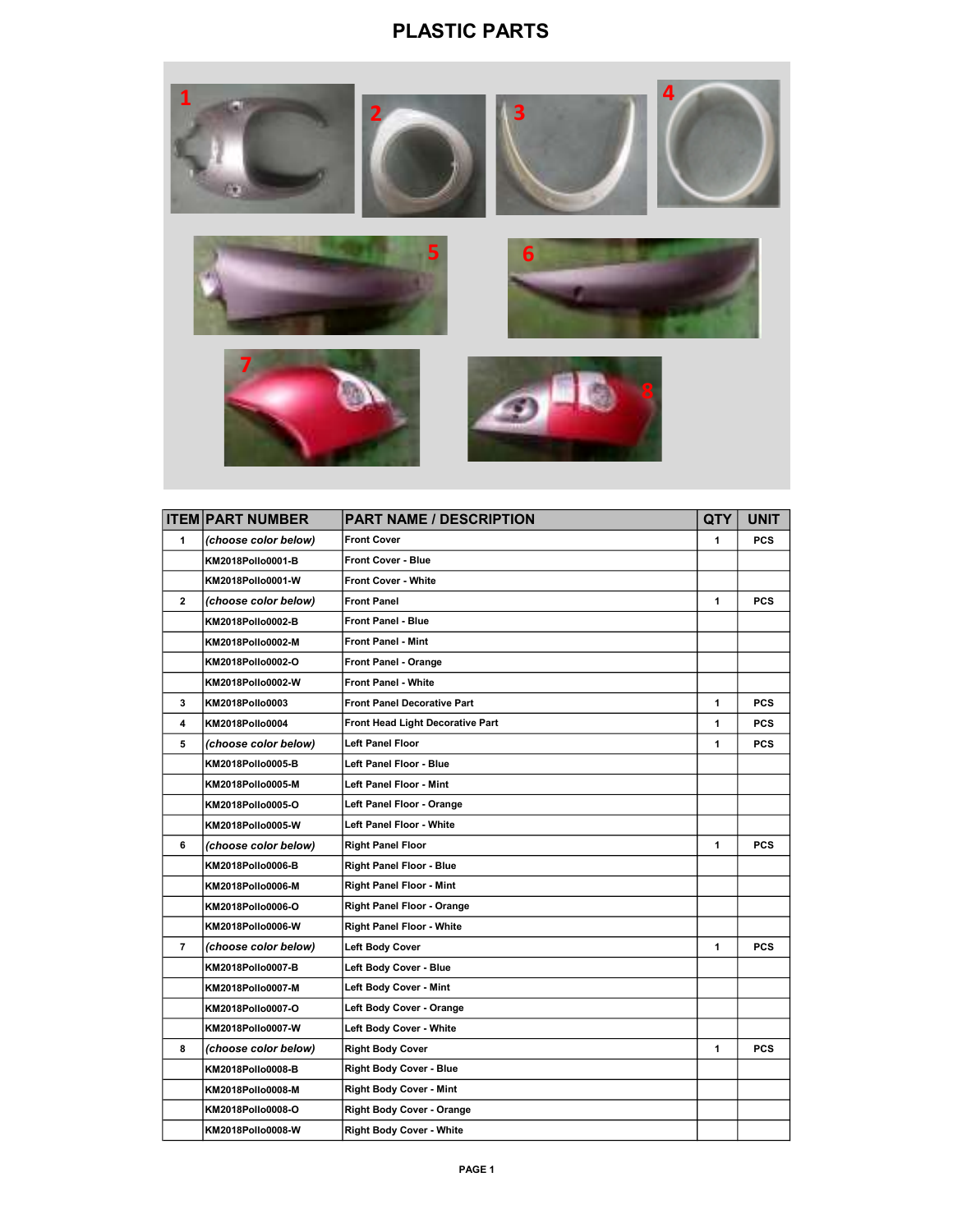## PLASTIC PARTS CONT'D



|    | <b>ITEM PART NUMBER</b>  | <b>PART NAME / DESCRIPTION</b>    | <b>QTY</b> | <b>UNIT</b> |
|----|--------------------------|-----------------------------------|------------|-------------|
| 9  | (choose color below)     | <b>Front Wheel Cover 1</b>        | 1          | <b>PCS</b>  |
|    | KM2018Pollo0009-B        | Front Wheel Cover 1 - Blue        |            |             |
|    | KM2018Pollo0009-M        | <b>Front Wheel Cover 1 - Mint</b> |            |             |
|    | KM2018Pollo0009-O        | Front Wheel Cover 1 - Orange      |            |             |
|    | <b>KM2018Pollo0009-W</b> | Front Wheel Cover 1 - White       |            |             |
| 10 | (choose color below)     | <b>Front Wheel Cover 2</b>        | 1          | <b>PCS</b>  |
|    | <b>KM2018Pollo0010-B</b> | Front Wheel Cover 2 - Blue        |            |             |
|    | KM2018Pollo0010-M        | <b>Front Wheel Cover 2 - Mint</b> |            |             |
|    | KM2018Pollo0010-O        | Front Wheel Cover 2 - Orange      |            |             |
|    | <b>KM2018Pollo0010-W</b> | Front Wheel Cover 2 - White       |            |             |
| 11 | (choose color below)     | <b>Rear Body Cover</b>            | 1          | <b>PCS</b>  |
|    | KM2018Pollo0011-B        | Rear Body Cover - Blue            |            |             |
|    | <b>KM2018Pollo0011-W</b> | Rear Body Cover - White           |            |             |
| 12 | <b>KM2018Pollo0012</b>   | <b>Sterring Cover</b>             | 1          | <b>PCS</b>  |
| 13 | KM2018Pollo0013          | <b>Storage Cover Case</b>         | 1          | <b>PCS</b>  |
| 14 | KM2018Pollo0014          | <b>Storage Cover</b>              | 1          | <b>PCS</b>  |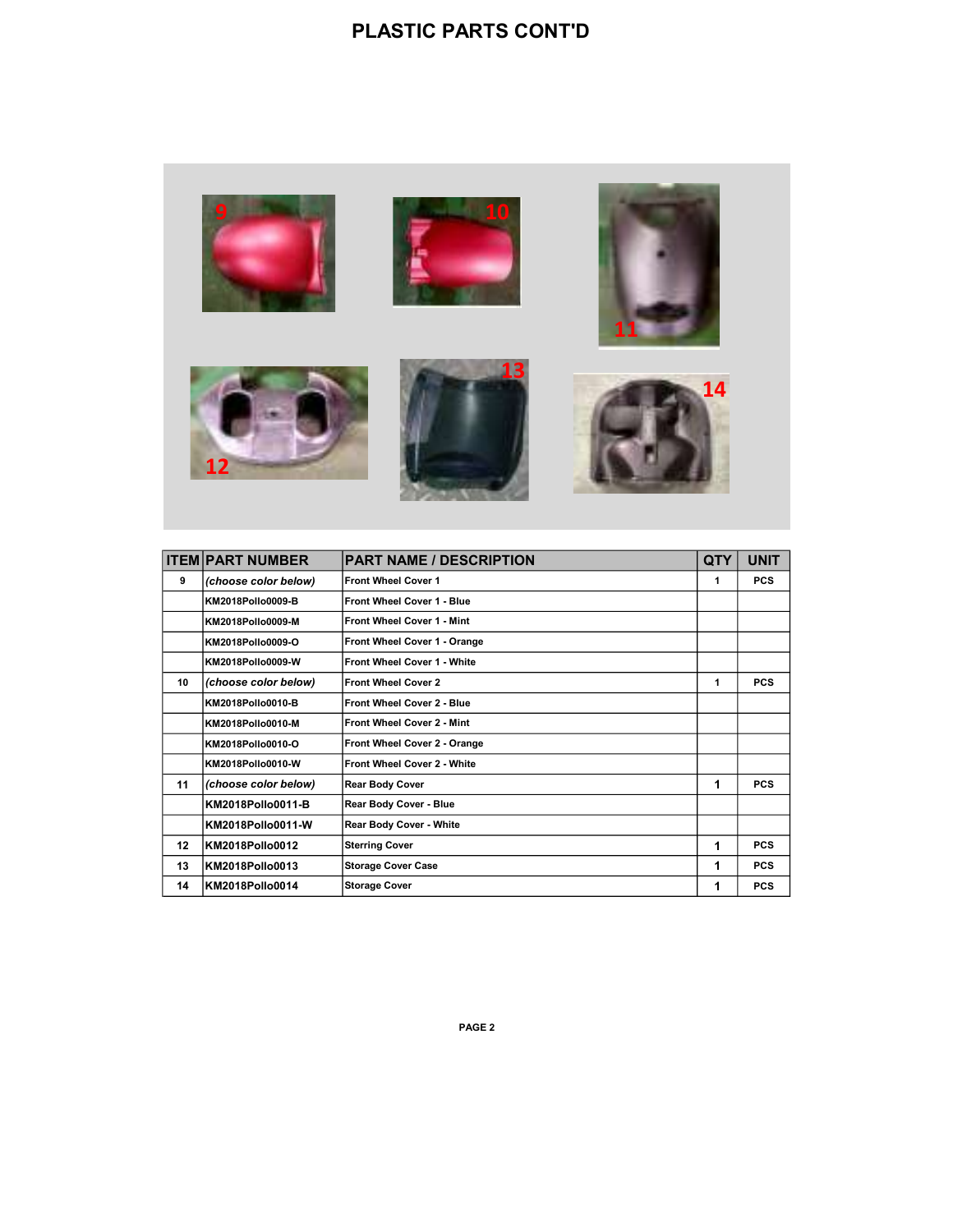## PLASTIC PARTS CONT'D



|    | <b>ITEM PART NUMBER</b> | <b>PART NAME / DESCRIPTION</b> | <b>QTY</b> | <b>UNIT</b> |
|----|-------------------------|--------------------------------|------------|-------------|
| 15 | KM2018Pollo0015         | Floorboard                     | 1          | <b>PCS</b>  |
| 16 | KM2018Pollo0016         | <b>Box Luggage</b>             | 1          | <b>PCS</b>  |
| 17 | KM2018Pollo0017         | <b>Battery Cover</b>           | 1          | <b>PCS</b>  |
| 18 | KM2018Pollo0018         | <b>Carb Cover</b>              | 1          | <b>PCS</b>  |
| 19 | KM2018Pollo0019         | <b>Box Luggage Front Cover</b> | 1          | <b>PCS</b>  |
| 20 | KM2018Pollo0020         | <b>Helmet Hook</b>             | 1          | <b>PCS</b>  |
| 21 | KM2018Pollo0021         | <b>Floor Mat</b>               | 1          | <b>PCS</b>  |
| 22 | KM2018Pollo0022         | Rear Fender                    | 1          | <b>PCS</b>  |
| 23 | KM2018Pollo0023         | <b>Footplate Under Cover</b>   | 1          | <b>PCS</b>  |
| 24 | KM2018Pollo0024         | <b>VIN Cover</b>               | 1          | <b>PCS</b>  |
| 25 | KM2018Pollo0025         | Seat                           | 1          | <b>PCS</b>  |
| 26 | KM2018Pollo0026         | <b>Rear Box Base</b>           | 1          | <b>PCS</b>  |
| 27 | KM2018Pollo0027         | <b>Rear Wheel Cover</b>        | 1          | <b>PCS</b>  |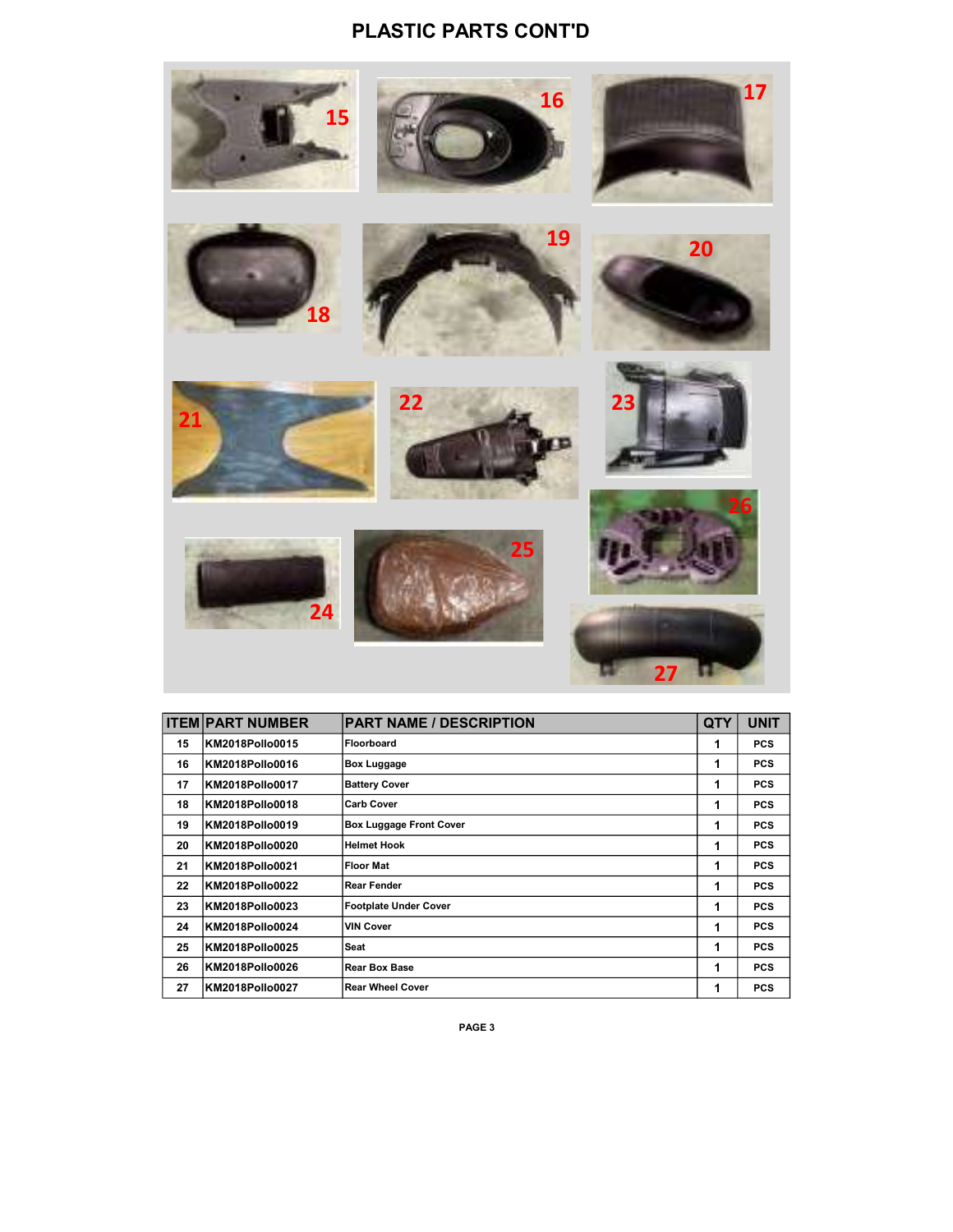LIGHTS



|    | <b>ITEM PART NUMBER</b> | <b>PART NAME / DESCRIPTION</b>    | <b>QTY</b> | <b>UNIT</b> |
|----|-------------------------|-----------------------------------|------------|-------------|
| 28 | KM2018Pollo0028         | <b>Rear Light Assy</b>            | 1          | <b>SET</b>  |
| 29 | KM2018Pollo0029         | <b>Front Light Assy</b>           | 1          | <b>SET</b>  |
| 30 | KM2018Pollo0030-A       | <b>Front Left Turning Lights</b>  | 1          | <b>PCS</b>  |
| 31 | KM2018Pollo0030-B       | <b>Front Right Turning Lights</b> | 1          | <b>PCS</b>  |
| 32 | KM2018Pollo0031-A       | <b>Rear Left Turning Lights</b>   | 1          | <b>PCS</b>  |
| 33 | KM2018Pollo0031-B       | <b>Rear Right Turning Lights</b>  | 1          | <b>PCS</b>  |
| 34 | KM2018Pollo0032         | <b>Outside Front Left Light</b>   | 1          | <b>PCS</b>  |
| 35 | KM2018Pollo0033         | <b>Outside Front Right Light</b>  | 1          | <b>PCS</b>  |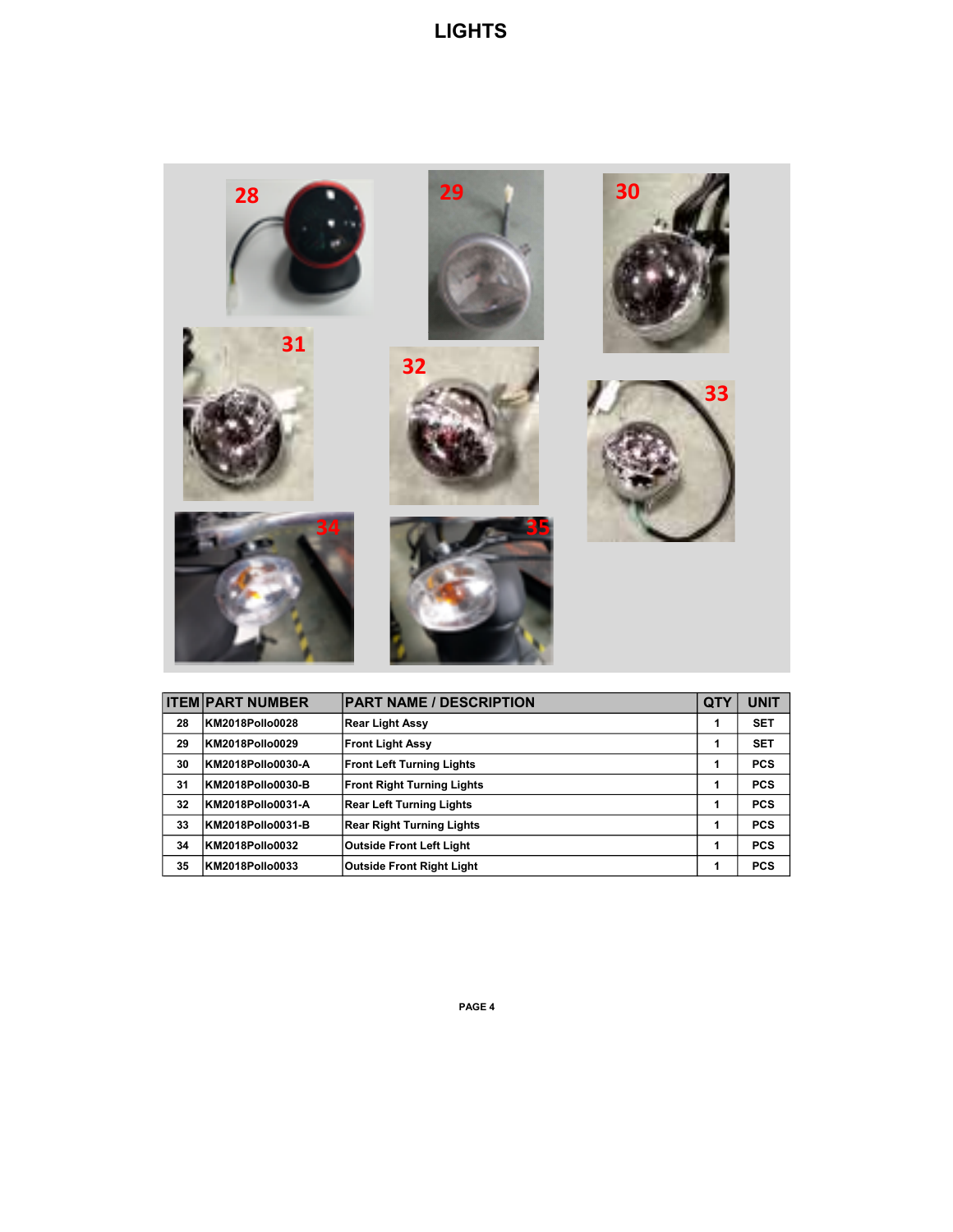## FRAME PARTS



|    | <b>ITEM PART NUMBER</b> | <b>PART NAME / DESCRIPTION</b> | <b>QTY</b>  | <b>UNIT</b> |
|----|-------------------------|--------------------------------|-------------|-------------|
| 36 | KM2018Pollo0034         | Handle                         | 1           | <b>PCS</b>  |
| 37 | KM2018Pollo0035         | <b>Engine Hangar</b>           | 1           | <b>PCS</b>  |
| 38 | KM2018Pollo0036         | <b>Handle Bar Block</b>        | 1           | <b>PCS</b>  |
| 39 | KM2018Pollo0037         | <b>Steering / Triple Tree</b>  | 1           | <b>PCS</b>  |
| 40 | KM2018Pollo0038         | <b>Side Stand</b>              | 1           | <b>PCS</b>  |
| 41 | KM2018Pollo0039         | <b>Main Stand</b>              | 1           | <b>PCS</b>  |
| 42 | KM2018Pollo0040         | <b>Rear Rack</b>               | $\mathbf 1$ | <b>PCS</b>  |
| 43 | KM2018Pollo0041         | <b>Front Panel Rack</b>        | 1           | <b>PCS</b>  |
| 44 | KM2018Pollo0042         | <b>Handle Block Under</b>      | 1           | <b>PCS</b>  |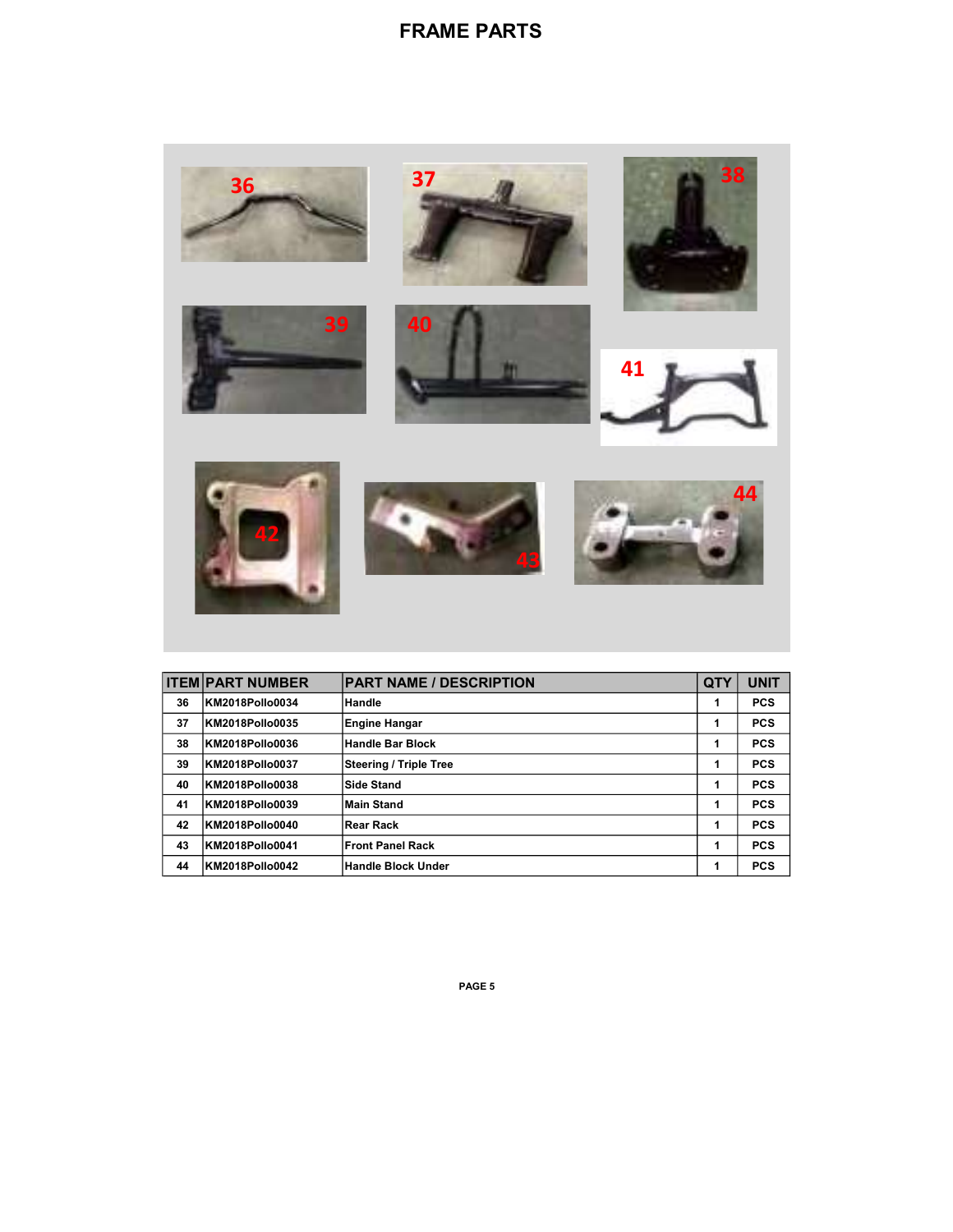## FRAME PARTS CONT'D



|    | IILEMIPARI NUMBER | IPARI NAME / DESCRIPIION                | QIY | UNII        |
|----|-------------------|-----------------------------------------|-----|-------------|
| 45 | KM2018Pollo0043   | <b>Handle Block Top</b>                 |     | <b>PCS</b>  |
| 46 | KM2018Pollo0044   | <b>Seat Lock Bracket</b>                | 1   | <b>PCS</b>  |
| 47 | KM2018Pollo0045   | <b>Fuel Tank</b>                        | 1   | <b>PCS</b>  |
| 48 | GST2018F350038    | <b>License Plate Rack</b>               | 1   | <b>PCS</b>  |
| 49 | KM2018Pollo0047   | Fender Bracket                          | 1   | <b>PCS</b>  |
| 50 | KM2018Pollo0048   | <b>Outside Front L&amp;R Light Rack</b> | 1   | <b>PAIR</b> |
| 51 | KM2018Pollo0049   | <b>Speedometer Bracket</b>              | 1   | <b>PCS</b>  |
| 52 | KM2018Pollo0050   | <b>Fuel Tank Bracket</b>                | 1   | <b>PCS</b>  |
|    |                   |                                         |     |             |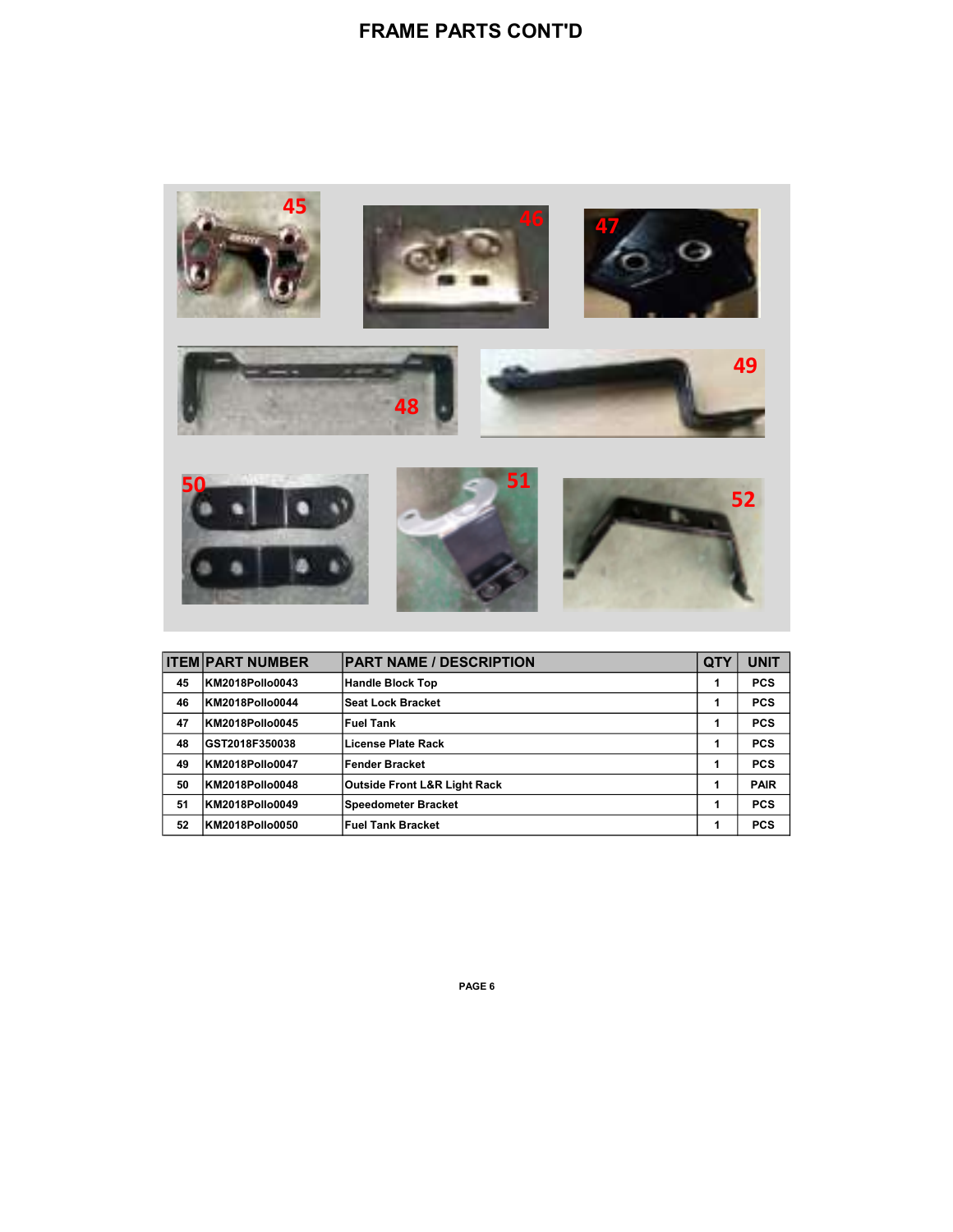#### MOVING PARTS



|    | <b>ITEM PART NUMBER</b> | <b>PART NAME / DESCRIPTION</b> | <b>QTY</b> | <b>UNIT</b> |
|----|-------------------------|--------------------------------|------------|-------------|
| 53 | KM2018Pollo0051         | <b>Front Suspension</b>        | 1          | <b>PAIR</b> |
| 54 | <b>KM2018Pollo0052</b>  | <b>Rear Suppension</b>         | 1          | <b>PCS</b>  |
| 55 | KM2018Pollo0053         | <b>Front Rim</b>               | 1          | <b>PCS</b>  |
| 56 | <b>KM2018Pollo0054</b>  | <b>Rear Rim</b>                | 1          | <b>PCS</b>  |
| 57 | 1040502-2               | <b>Front Tire</b>              | 1          | <b>PCS</b>  |
| 58 | 1040502-2               | <b>Rear Tire</b>               | 1          | <b>PCS</b>  |
| 59 | <b>KM2018Pollo0057</b>  | <b>Front Wheel Assembly</b>    | 1          | <b>SET</b>  |
| 60 | <b>KM2018Pollo0058</b>  | <b>Rear Wheel Assembly</b>     | 1          | <b>SET</b>  |
| 61 | <b>KM2018Pollo0059</b>  | <b>Brake Assembly</b>          | 1          | <b>PCS</b>  |
|    | KW2017TR0122            | <b>Brake Switch Wire</b>       | 1          | <b>PCS</b>  |
| 62 | <b>KM2018Pollo0060</b>  | <b>Brake Disc</b>              | 1          | <b>PCS</b>  |
| 63 | KM2018Pollo0061         | <b>Rear Brake Cable</b>        | 1          | <b>PCS</b>  |
| 64 | KM2018Pollo0062         | <b>Speedometer Cable</b>       | 1          | <b>PCS</b>  |
| 65 | KM2018Pollo0063         | <b>Throttle Cable</b>          | 1          | <b>PCS</b>  |
| 66 | KM2018Pollo0064         | <b>Seat Cable</b>              | 1          | <b>PCS</b>  |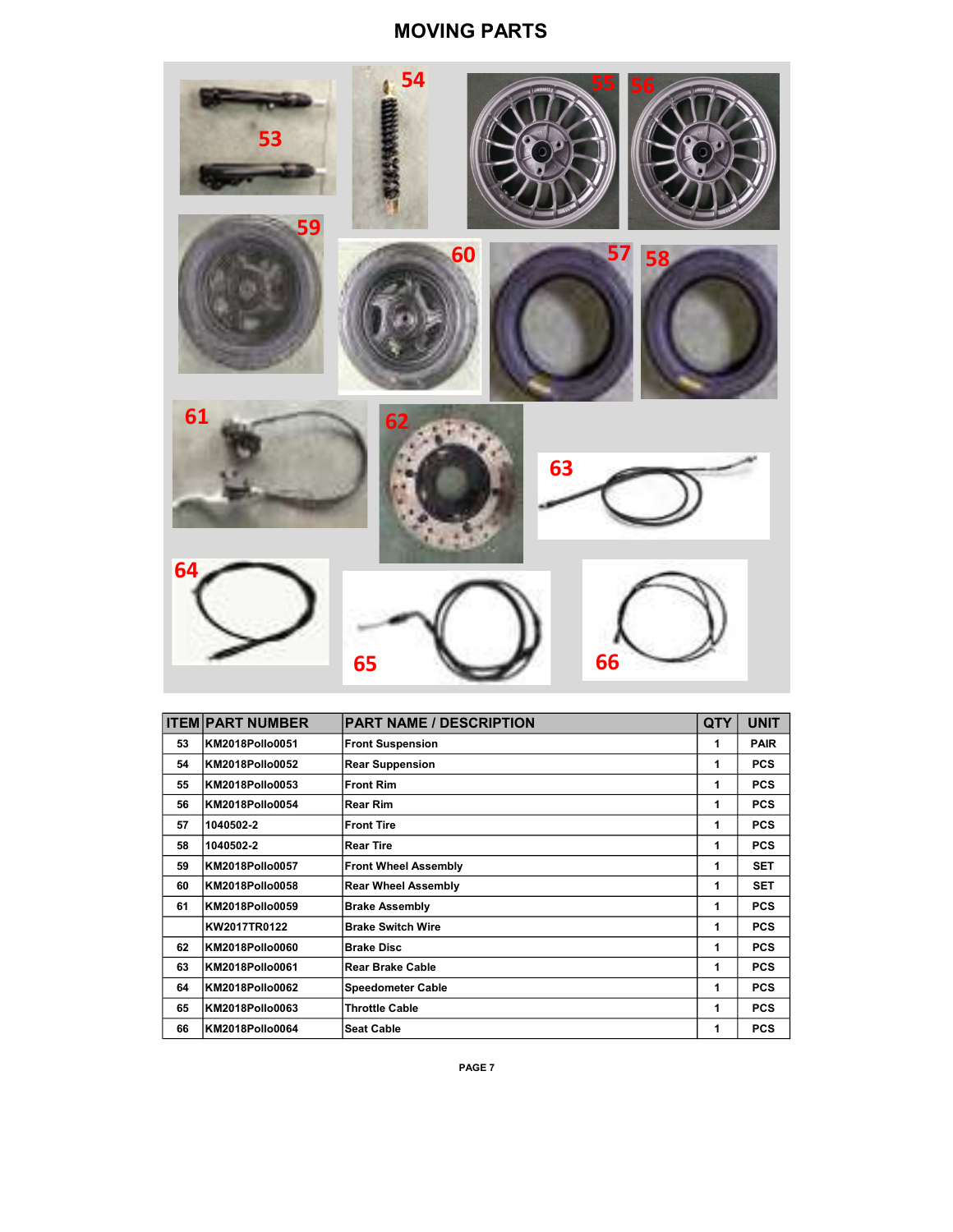## ELECTRIC PARTS



|    | <b>ITEM PART NUMBER</b> | <b>PART NAME / DESCRIPTION</b> | <b>QTY</b> | <b>UNIT</b> |
|----|-------------------------|--------------------------------|------------|-------------|
| 67 | KM2018Pollo0065         | <b>Throttle Grip</b>           | 1          | <b>PCS</b>  |
| 68 | KM2018Pollo0066         | Left Handle Bar Grip           | 1          | <b>PCS</b>  |
| 69 | <b>KM2018Pollo0067</b>  | <b>Left Switch Assembly</b>    | 1          | <b>PCS</b>  |
| 70 | KM2018Pollo0068         | <b>Right Switch Assembly</b>   | 1          | <b>PCS</b>  |
| 71 | KM2018Pollo0069         | Speedometer                    | 1          | <b>PCS</b>  |
| 72 | <b>KM2018Pollo0070</b>  | <b>USB</b>                     | 1          | <b>PCS</b>  |
| 73 | KM2018Pollo0071         | Locker                         | 1          | <b>PCS</b>  |
| 74 | KM2018Pollo0072         | <b>Fuel Float Senser</b>       | 1          | <b>PCS</b>  |
| 75 | KM2018Pollo0073         | Main cable                     | 1          | <b>PCS</b>  |
| 76 | GST2018F350075          | Regulator                      | 1          | <b>PCS</b>  |
| 77 | KM2018Pollo0075         | Relay                          | 1          | pcs         |
| 78 | GST2018F350077          | <b>CDI</b>                     | 1          | pcs         |
| 79 | 1060001-1               | <b>Flasher Relay</b>           | 1          | pcs         |
| 80 | GST2018F350079          | <b>Ignition Coil</b>           | 1          | pcs         |
| 81 | GST2018F350074          | Horn                           | 1          | pcs         |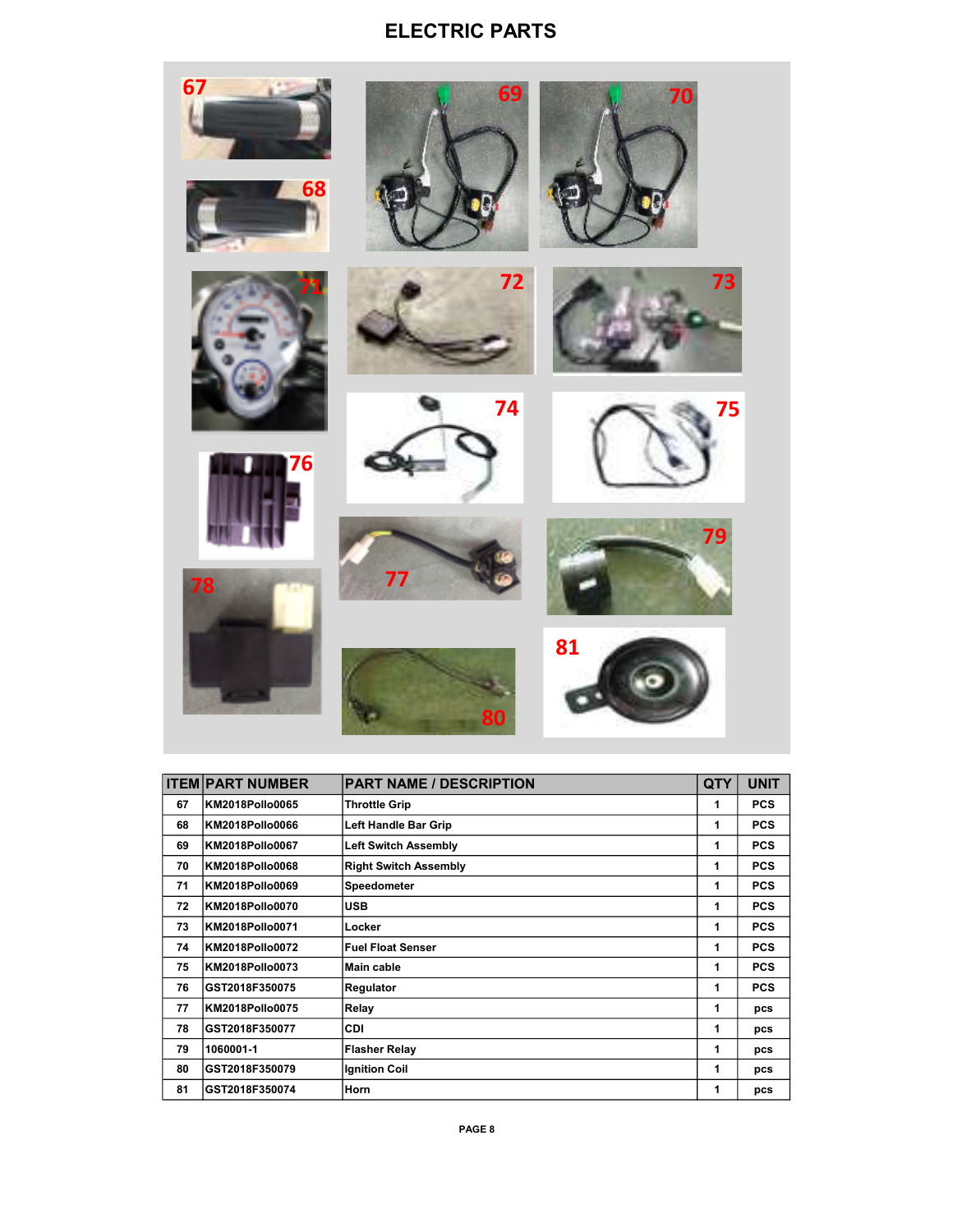## ENGINE PARTS



|    | <b>ITEM PART NUMBER</b> | <b>PART NAME / DESCRIPTION</b> | <b>QTY</b> | <b>UNIT</b> |
|----|-------------------------|--------------------------------|------------|-------------|
| 82 | KM2018Pollo0080         | Engine                         | 1          | <b>SET</b>  |
| 83 | KM2018Pollo0081         | <b>Air Filter</b>              | 1          | <b>PCS</b>  |
| 84 | KM2018Pollo0082         | <b>Muffler</b>                 | 1          | <b>PCS</b>  |
|    | KW2017TR0121            | <b>Muffler Cover</b>           | 1          | <b>PCS</b>  |
| 85 | 18291-F8-9000-Y         | <b>Muffler Gasket</b>          | 1          | <b>PCS</b>  |
| 86 | <b>KM2018Pollo0084</b>  | <b>Catalytic Converter</b>     | 1          | <b>PCS</b>  |
| 87 | Carburetor-1-J          | Carburator                     | 1          | <b>PCS</b>  |
| 88 | <b>KM2018Pollo0086</b>  | <b>Fuel Filter</b>             | 1          | <b>PCS</b>  |
| 89 | GST2018F350091          | <b>Fuel Petcock</b>            | 1          | <b>PCS</b>  |
| 90 | GST2018F350084          | <b>Fuel Line</b>               | 1          | <b>PCS</b>  |
| 91 | GST2018F350086          | Vacuume Line                   | 1          | <b>PCS</b>  |
| 92 | GST2018F350086          | Vacuume Line                   | 1          | <b>PCS</b>  |
| 93 | GST2018F350086          | <b>Vacuume Line</b>            | 1          | <b>PCS</b>  |
| 94 | GST2018F350086          | Vacuume Line                   | 1          | <b>PCS</b>  |
| 95 | <b>KM2018Pollo0093</b>  | <b>Engine Hanger Bushing</b>   | 1          | <b>PCS</b>  |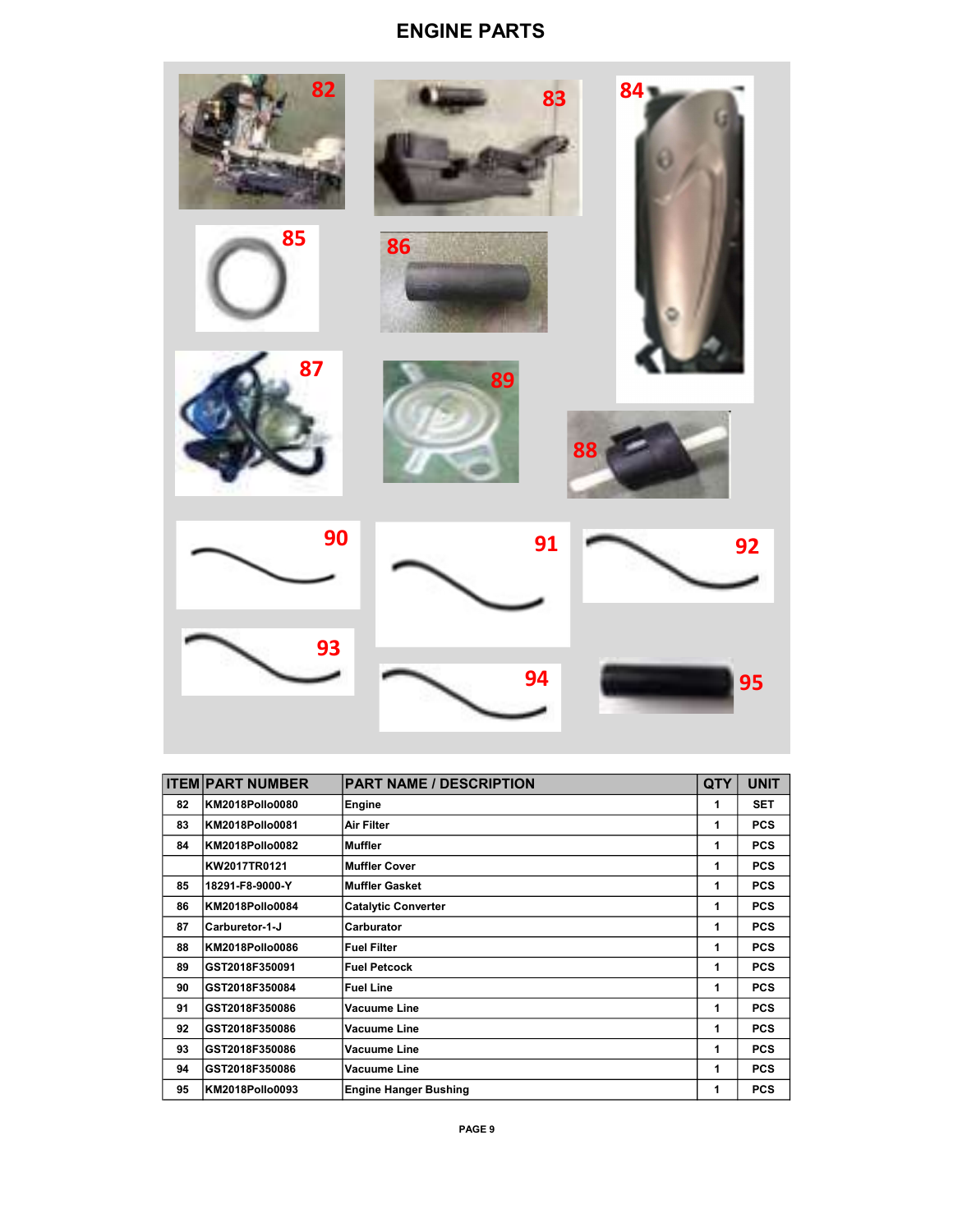#### **OTHERS**